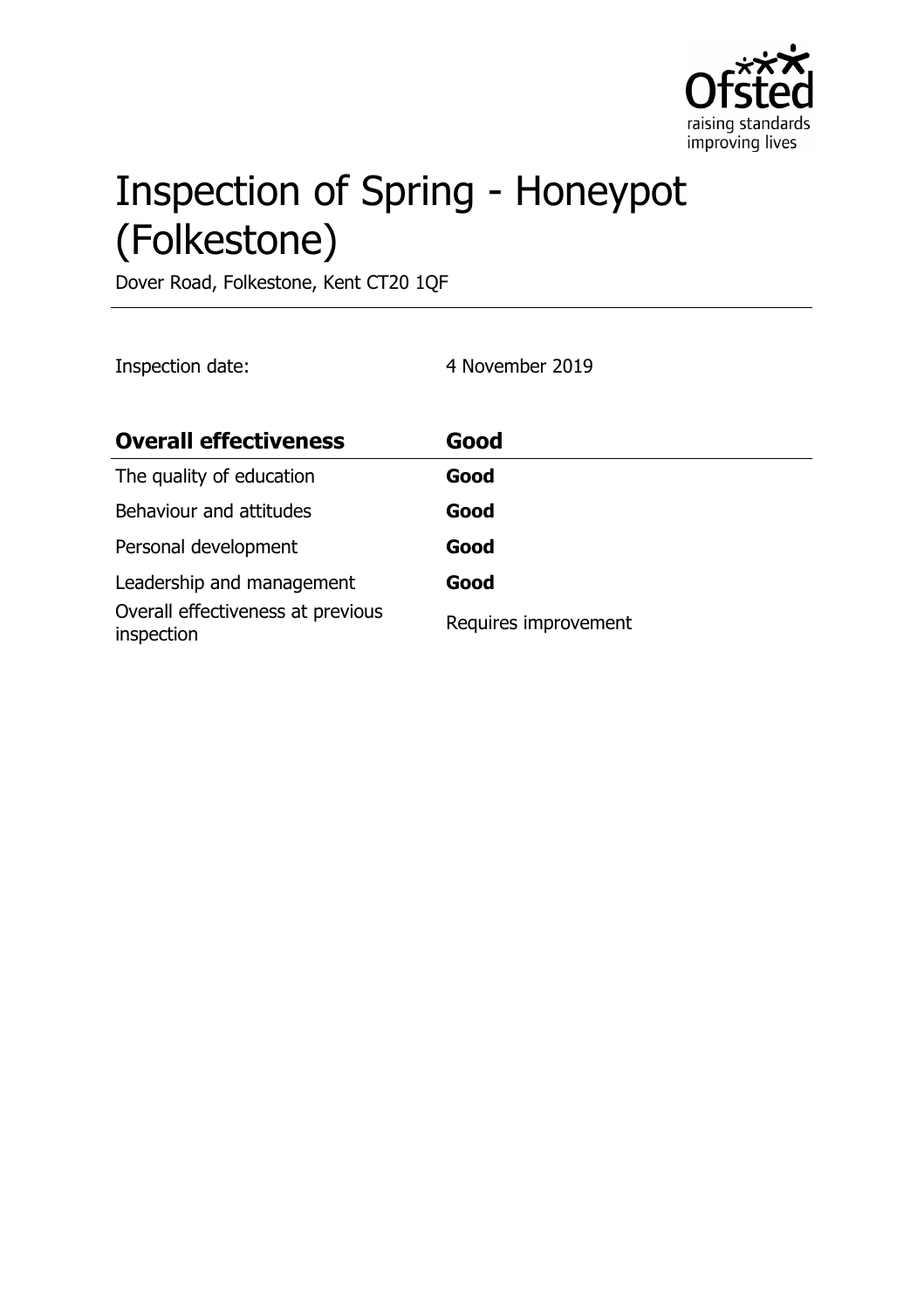

# **What is it like to attend this early years setting?**

#### **The provision is good**

Children are safe and excited to come into the nursery to meet with friends and staff. All staff have high expectations for children and provide an interesting range of activities for them to engage with inside and outside. For instance, younger children practise using tools such as wooden knives and spoons in the home corner. Older children make their own flour dough, using a range of tools and equipment to mix and measure out the ingredients.

Children investigate the recently updated outdoor space and benefit from fresh air and exercise. For example, they join in hide-and-seek activities and take turns to use the tricycles to negotiate their way around the garden. Staff provide a range of nutritious snacks. They discuss the importance of eating a healthy variety of food and remind children to wash their hands before they eat. Children develop their confidence and independence. For example, they skilfully transfer fruit on to their plates using tongs at snack time and help to tidy away their cups and plates when they have finished.

Staff provide exciting experiences to help support children to develop their early writing skills. For instance, younger children explore the textures of the coloured rice as they make marks using their fingers and hands. Older children improve their coordination through dance and music activities.

## **What does the early years setting do well and what does it need to do better?**

- $\blacksquare$  The manager has worked hard to develop a positive culture among her team to help ensure they feel supported within their roles. For instance, she carries out regular supervision meetings with them to celebrate their achievements and set short targets to help them to improve their practice further. Staff attend targeted training sessions to help them to develop their knowledge and skills. However, some staff do not effectively challenge and extend children's learning and thinking skills further.
- Staff are focused on enabling children to develop their listening and communication skills. They successfully encourage children to acquire a love of books and reading. Staff share books and engage children in interactive story sessions to encourage them to talk about the characters in the stories. They have introduced a storybook-lending library and put recordings of stories being read on the electronic application parents have access to. As a result, parents are able to share stories with their children at home, to help develop children's literacy skills.
- $\blacksquare$  Staff support all children, including those with special educational needs and those who are learning English as an additional language, to help ensure they make good progress from their starting points. For instance, they make focused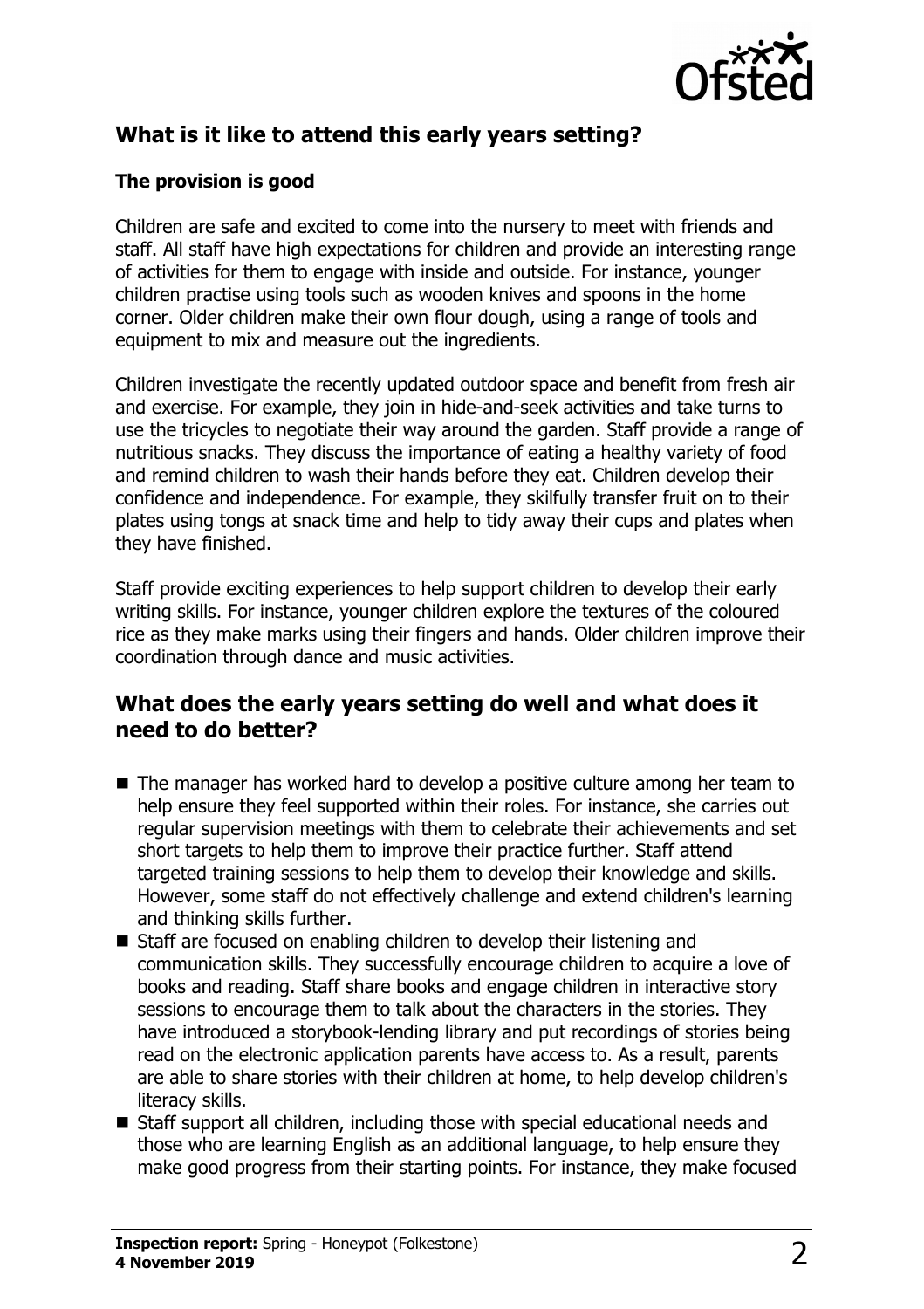

use of picture timelines, dual-language signs and sign language to support children's communication and language skills.

- $\blacksquare$  Staff observe children effectively as they play and accurately assess their learning. They put in place focused curriculum plans that reflect children's interests and next steps. Any gaps in learning are quickly addressed and additional funding is used effectively to provide targeted resources and experiences some children require to thrive.
- $\blacksquare$  Children learn about the feelings of others and respond positively to behaviour boundaries; they behave well. Children learn about the wider world in positive ways. For example, they celebrate different festivals, such as Diwali and Poppy Day. The children particularly enjoyed dressing up as police officers when the police came in to visit them.
- $\blacksquare$  Children form secure bonds with the staff, who are adept at meeting children's physical and emotional needs. There is a strong sense of community and staff work in close partnership with a range of services to ensure that all children and families receive the support they need.
- $\blacksquare$  Occasionally, transition times during the day are not organised as effectively as they could be. Children are sometimes left waiting too long and become unsettled.

## **Safeguarding**

The arrangements for safeguarding are effective.

The management team and staff regularly complete safeguarding training to ensure they have a good understanding of how to maintain children's safety and well-being. They have a good knowledge of the signs and symptoms of abuse and a broad understanding of wider safeguarding issues. For instance, staff receive training on topics such as radicalisation and exploitation to help them keep children safe. All staff are fully aware of the procedures to follow should they have a concern about a child in their care. The management team has robust recruitment and induction procedures in place to ensure all staff working with children are suitable to do so.

## **What does the setting need to do to improve?**

#### **To further improve the quality of the early years provision, the provider should:**

- $\blacksquare$  continue to support staff to further improve their practice to help ensure that teaching is of the highest standard
- $\blacksquare$  review and improve daily routines to ensure interruptions to older children's play are limited.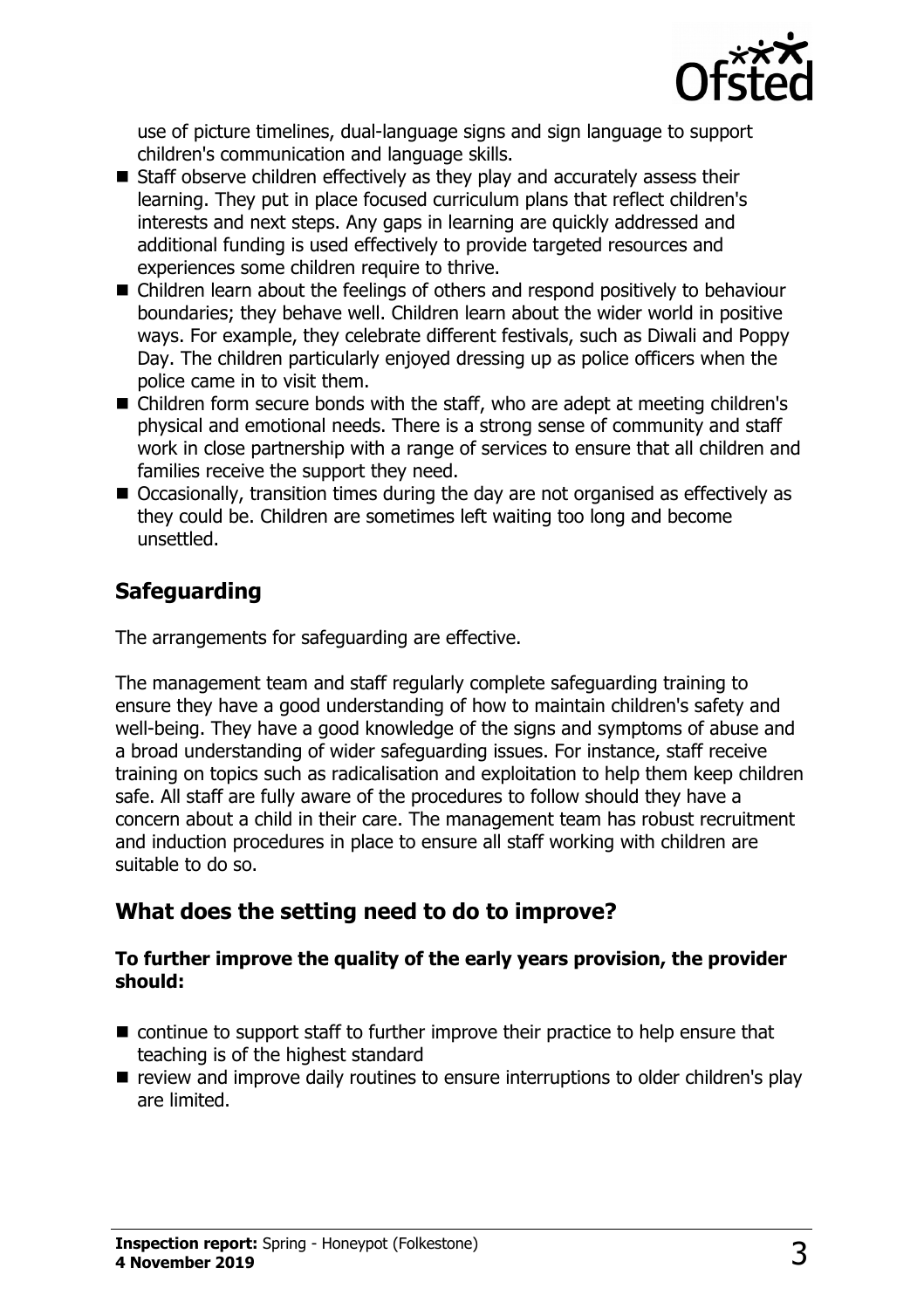

| <b>Setting details</b>                              |                                                                                      |
|-----------------------------------------------------|--------------------------------------------------------------------------------------|
| Unique reference number                             | EY551305                                                                             |
| Local authority                                     | Kent                                                                                 |
| <b>Inspection number</b>                            | 10084086                                                                             |
| <b>Type of provision</b>                            | Childcare on non-domestic premises                                                   |
| <b>Registers</b>                                    | Early Years Register, Compulsory Childcare<br>Register, Voluntary Childcare Register |
| Day care type                                       | Full day care                                                                        |
| Age range of children                               | 2 to $4$                                                                             |
| <b>Total number of places</b>                       | 34                                                                                   |
| Number of children on roll                          | 50                                                                                   |
| Name of registered person                           | Action For Children Developments Ltd                                                 |
| <b>Registered person unique</b><br>reference number | RP539433                                                                             |
| <b>Telephone number</b>                             | 01303 252091                                                                         |
| Date of previous inspection                         | 31 October 2018                                                                      |

#### **Information about this early years setting**

Spring - Honeypot (Folkestone) registered in 2017 and is located in Kent. It is operated by Action for Children Development Ltd. The nursery is open each weekday from 8.30am to 4.30pm, during term time only. The provider is in receipt of funding to provide free early education for two-, three- and four-year-old children. The nursery employs nine members of staff, including the manager. Five staff hold a relevant early years qualification at level 3, two members of staff have achieved early years professional status and one member of staff has qualified teacher status.

## **Information about this inspection**

**Inspector**

Sara Garrity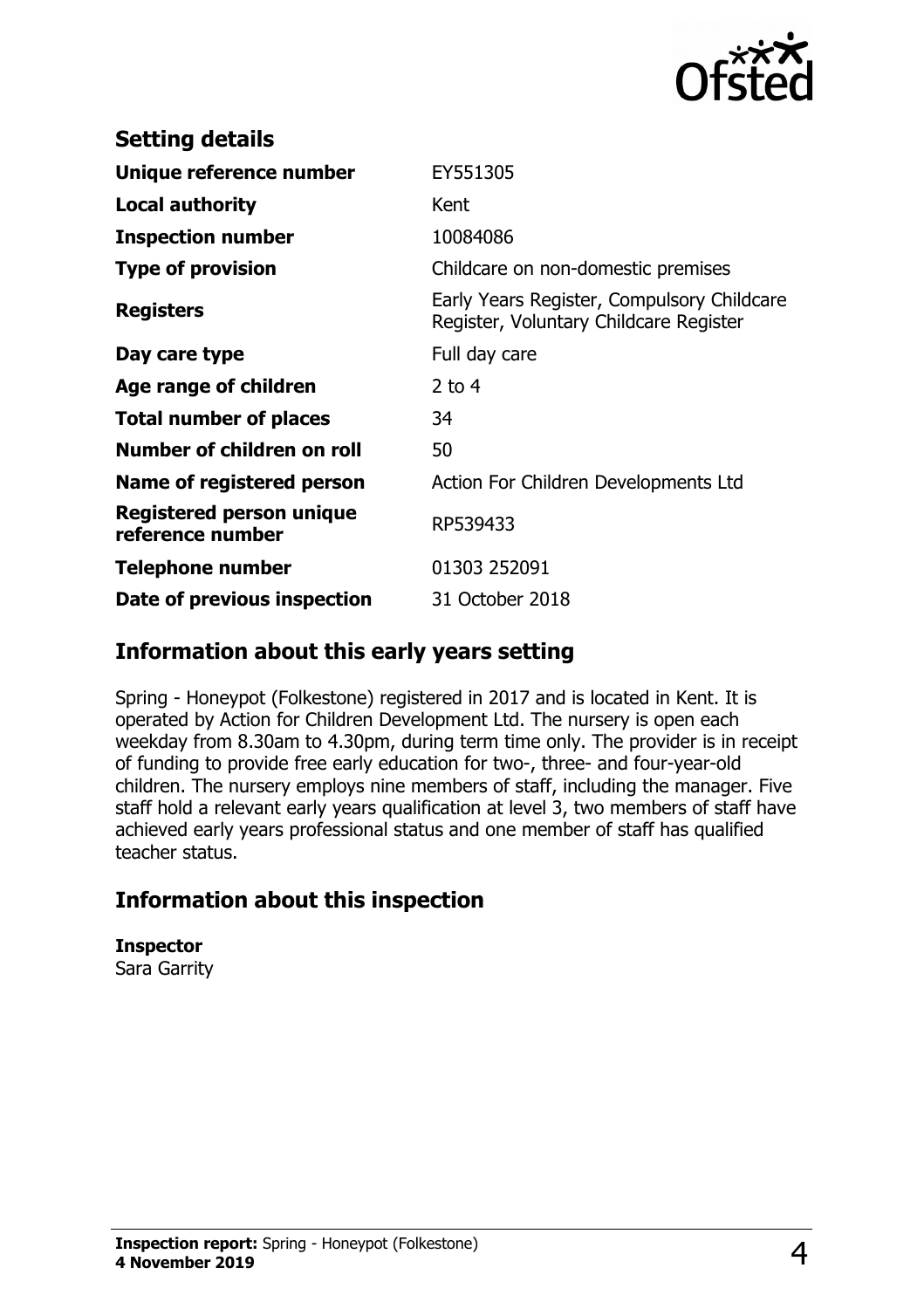

#### **Inspection activities**

- $\blacksquare$  The manager explained to the inspector how the early years provision and curriculum are organised during the learning walk.
- $\blacksquare$  The nursery manager and the inspector completed a joint observation.
- The inspector spoke to parents and early years professionals, and took their views into consideration.
- $\blacksquare$  The inspector observed staff interacting with children in all areas of the nursery and spoke with them at appropriate times during the day.
- $\blacksquare$  The manager showed the inspector a range of documentation, including, children's records and evidence of staff qualifications and paediatric first-aid training.

We carried out this inspection under sections 49 and 50 of the Childcare Act 2006 on the quality and standards of provision that is registered on the Early Years Register. The registered person must ensure that this provision complies with the statutory framework for children's learning, development and care, known as the early years foundation stage.

If you are not happy with the inspection or the report, you can [complain to Ofsted.](http://www.gov.uk/complain-ofsted-report)